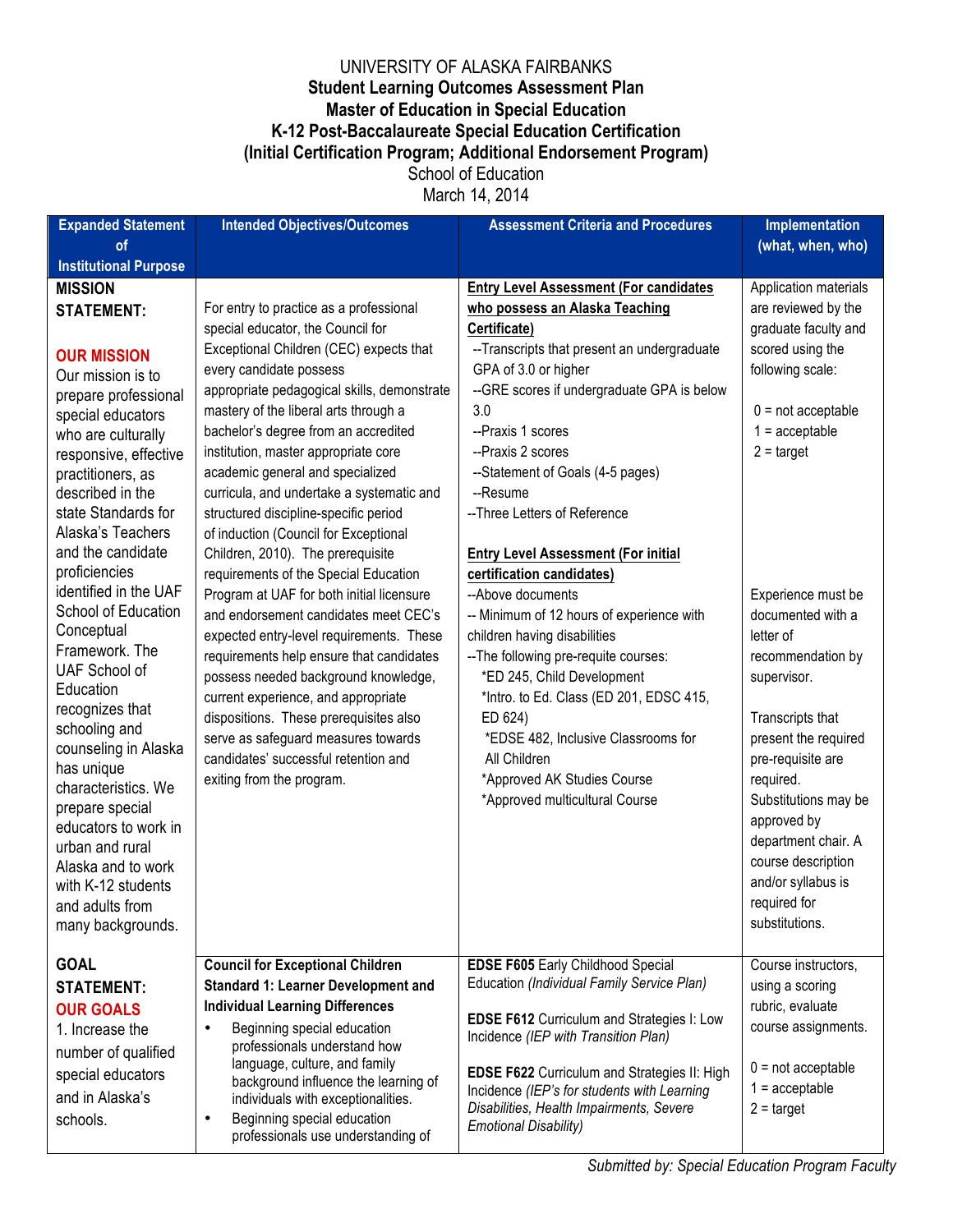| 2. Enhance the                              | development and individual                                                      | <b>EDSE F624 Social/Emotional Development</b>                                             |                                         |
|---------------------------------------------|---------------------------------------------------------------------------------|-------------------------------------------------------------------------------------------|-----------------------------------------|
| professional skills of                      | differences to respond to the needs of                                          | Assessment, and Intervention (IEP with                                                    |                                         |
| Alaska's K-12                               | individuals with exceptionalities.                                              | functional behavioral assessment and behavior                                             |                                         |
| special educators                           |                                                                                 | support plans)                                                                            |                                         |
| 3. Develop and                              |                                                                                 | <b>EDSE F625 Teaching Mathematics to Special</b>                                          |                                         |
| support ongoing                             |                                                                                 | Learners (Math assessment/math unit)                                                      |                                         |
| systemic educational                        |                                                                                 | <b>EDSE F633 Autism: Communication and</b>                                                |                                         |
| collaborations with                         |                                                                                 | Social Disorders (Instructional plan project,                                             |                                         |
| Alaska's schools and                        |                                                                                 | Visual plan project)                                                                      |                                         |
| communities.                                |                                                                                 |                                                                                           |                                         |
| 4. Conduct                                  |                                                                                 | EDSE F642 Autism & Asperger Syndrome:                                                     |                                         |
| collaborative                               |                                                                                 | Social and Behavioral Issues (Three social<br>skills lessons using augmentative           |                                         |
| research on cross-                          |                                                                                 | communication)                                                                            |                                         |
| cultural and                                |                                                                                 |                                                                                           |                                         |
| multicultural                               |                                                                                 | EDSE F677 Reading Assessment, Curriculum,                                                 |                                         |
| education to provide                        |                                                                                 | and Strategies (Case study)                                                               |                                         |
| on-going support of:                        |                                                                                 | <b>EDSE F680</b> Special Education Clinical                                               |                                         |
| • The quality of<br>Alaska's K-12           |                                                                                 | Practice (In depth case study)                                                            |                                         |
| schools                                     |                                                                                 |                                                                                           |                                         |
| • The curriculum of                         | <b>Council for Exceptional Children</b>                                         | <b>EDSE F612 Curriculum and Strategies I: Low</b><br>Incidence (IEP with Transition Plan) | Course instructors.                     |
| the UAF School of                           | standard 2: Learning Environments                                               |                                                                                           | using a scoring                         |
| Education                                   | Beginning special education<br>$\bullet$<br>professionals through collaboration | <b>EDSE F622 Curriculum and Strategies II: High</b>                                       | rubric, evaluate<br>course assignments. |
| • The preparation of                        | with general educators and other                                                | Incidence (IEP's for students with Learning                                               |                                         |
| educators who                               | colleagues create safe, inclusive,                                              | Disabilities, Health Impairments, Severe                                                  | $0 = not acceptable$                    |
| incorporate into the                        | culturally responsive learning                                                  | <b>Emotional Disability)</b>                                                              | $1 =$ acceptable                        |
| learning environment<br>the varied cultures | environments to engage individuals<br>with exceptionalities in meaningful       | <b>EDSE F624 Social/Emotional Development</b>                                             | $2 = \text{target}$                     |
| and languages of                            | learning activities and social                                                  | Assessment, and Intervention (IEP with                                                    |                                         |
| Alaska                                      | interactions.                                                                   | functional behavioral assessment and behavior                                             |                                         |
|                                             | Beginning special education<br>$\bullet$                                        | support plans)                                                                            |                                         |
| Contribution to                             | professionals use motivational and<br>instructional interventions to teach      | <b>EDSE F633 Autism: Communication and</b>                                                |                                         |
| <b>Institutional Mission</b>                | individuals with exceptionalities how to                                        | Social Disorders (Instructional plan project,                                             |                                         |
| <b>UAF Mission</b>                          | adapt to different environments.                                                | Visual plan project)                                                                      |                                         |
| Statement<br>The University of              | Beginning special education<br>$\bullet$                                        | <b>EDSE F640 Collaboration and Consultative</b>                                           |                                         |
| Alaska Fairbanks,                           | professionals know how to intervene                                             | Methods (Communications Systems Paper)                                                    |                                         |
| the nation's                                | safely and appropriately with<br>individuals with exceptionalities in           |                                                                                           |                                         |
| northernmost Land,                          | crisis.                                                                         | EDSE F642 Autism & Asperger Syndrome:                                                     |                                         |
| Sea and Space                               |                                                                                 | Social and Behavioral Issues (Three social<br>skills lessons using augmentative           |                                         |
| Grant university and                        |                                                                                 | communication)                                                                            |                                         |
| international                               |                                                                                 |                                                                                           |                                         |
| research center,                            |                                                                                 | EDSE F677 Reading Assessment, Curriculum,                                                 |                                         |
| advances and<br>disseminates                |                                                                                 | and Strategies (Case study)                                                               |                                         |
| knowledge through                           |                                                                                 | <b>EDSE F680</b> Special Education Clinical                                               |                                         |
| teaching, research                          |                                                                                 | Practice (In depth case study)                                                            |                                         |
| and public service                          |                                                                                 |                                                                                           |                                         |
| with an emphasis on                         | <b>Council for Exceptional Children</b>                                         | EDSE F612 Curriculum and Strategies I: Low<br>Incidence (IEP with Transition Plan)        | Course instructors,                     |
| Alaska, the                                 | standard 3: Curricular Content<br>Knowledge                                     |                                                                                           | using a scoring<br>rubric, evaluate     |
| circumpolar North                           | Beginning special education<br>$\bullet$                                        |                                                                                           | course assignments.                     |
| and their diverse<br>peoples. UAF--         | professionals understand the central                                            | <b>EDSE F622 Curriculum and Strategies II: High</b>                                       |                                         |
| America's arctic                            | concepts, structures of the discipline,                                         | Incidence (IEP's for students with Learning<br>Disabilities, Health Impairments, Severe   | $0 = not acceptable$                    |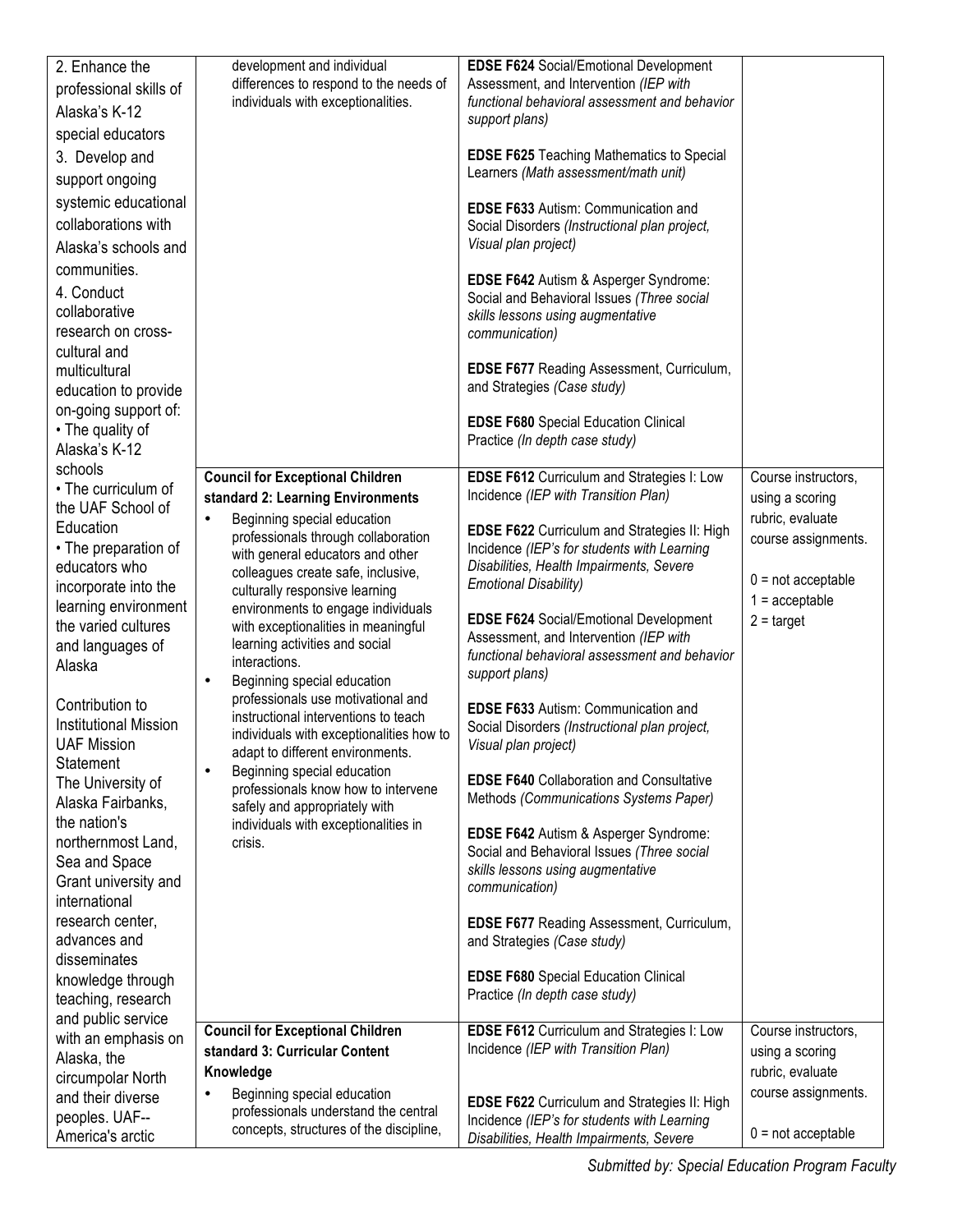| university--promotes | and tools of inquiry of the content                                      | <b>Emotional Disability)</b>                                             | $1 =$ acceptable     |
|----------------------|--------------------------------------------------------------------------|--------------------------------------------------------------------------|----------------------|
| academic             | areas they teach, and can organize                                       |                                                                          | $2 = \text{target}$  |
| excellence, student  | this knowledge, integrate cross-                                         | <b>EDSE F632</b> Special Education Law: Principles                       |                      |
| success and lifelong | disciplinary skills, and develop                                         | and Practices (Special education law research                            |                      |
| learning.            | meaningful learning progressions for                                     | paper)                                                                   |                      |
|                      | individuals with exceptionalities.                                       |                                                                          |                      |
|                      | Beginning special education<br>$\bullet$                                 |                                                                          |                      |
|                      | professionals understand and use                                         |                                                                          |                      |
|                      | general specialized content                                              |                                                                          |                      |
|                      | knowledge for teaching across                                            |                                                                          |                      |
|                      | curricular content areas to<br>individualize learning for individuals    |                                                                          |                      |
|                      | with exceptionalities.                                                   |                                                                          |                      |
|                      | Beginning special education<br>٠                                         |                                                                          |                      |
|                      | professionals modify general and                                         |                                                                          |                      |
|                      | specialized curricula to make them                                       |                                                                          |                      |
|                      | accessible to individuals with                                           |                                                                          |                      |
|                      | exceptionalities.                                                        |                                                                          |                      |
|                      |                                                                          |                                                                          |                      |
|                      | <b>Council for Exceptional Children</b>                                  | EDSE F605 Early Childhood Special                                        | Course instructors,  |
|                      | standard 4: Assessment                                                   | Education (Individual Family Service Plan).                              | using a scoring      |
|                      | Beginning special education<br>$\bullet$                                 | <b>EDSE F610 Assessment of Students with</b>                             | rubric, evaluate     |
|                      | professionals select and use                                             | Disabilities (Case study)                                                | course assignments.  |
|                      | technically sound formal and informal<br>assessments that minimize bias. |                                                                          |                      |
|                      | Beginning special education<br>$\bullet$                                 | <b>EDSE F612 Curriculum and Strategies I: Low</b>                        | $0 = not acceptable$ |
|                      | professionals use knowledge of                                           | Incidence (IEP with Transition Plan)                                     | $1 =$ acceptable     |
|                      | measurement principles and practices                                     |                                                                          | $2 = \text{target}$  |
|                      | to interpret assessment results and                                      | <b>EDSE F622 Curriculum and Strategies II: High</b>                      |                      |
|                      | guide educational decisions for                                          | Incidence (IEP's for students with Learning                              |                      |
|                      | individuals with exceptionalities.                                       | Disabilities, Health Impairments, Severe<br><b>Emotional Disability)</b> |                      |
|                      | Beginning special education<br>٠                                         |                                                                          |                      |
|                      | professionals in collaboration with                                      | <b>EDSE F624 Social/Emotional Development</b>                            |                      |
|                      | colleagues and families use multiple                                     | Assessment, and Intervention (IEP with                                   |                      |
|                      | types of assessment information in<br>making decisions about individuals | functional behavioral assessment and behavior                            |                      |
|                      | with exceptionalities.                                                   | support plans)                                                           |                      |
|                      | Beginning special education<br>٠                                         |                                                                          |                      |
|                      | professionals engage individuals with                                    | <b>EDSE F640 Collaboration and Consultative</b>                          |                      |
|                      | exceptionalities to work toward quality                                  | Methods (Communications Systems Paper)                                   |                      |
|                      | learning and performance and provide                                     | EDSE F642 Autism & Asperger Syndrome:                                    |                      |
|                      | feedback to guide them.                                                  | Social and Behavioral Issues (Three social                               |                      |
|                      |                                                                          | skills lessons using augmentative                                        |                      |
|                      |                                                                          | communication)                                                           |                      |
|                      |                                                                          |                                                                          |                      |
|                      |                                                                          | <b>EDSE F677 Reading Assessment, Curriculum,</b>                         |                      |
|                      |                                                                          | and Strategies (Case study)                                              |                      |
|                      |                                                                          | <b>EDSE F625 Teaching Mathematics to Special</b>                         |                      |
|                      |                                                                          | Learners (Math assessment/math unit)                                     |                      |
|                      |                                                                          |                                                                          |                      |
|                      |                                                                          | <b>EDSE F680</b> Special Education Clinical                              |                      |
|                      |                                                                          | Practice (In depth case study)                                           |                      |
|                      |                                                                          | <b>EDSE F681</b> Special Education Portfolio                             |                      |
|                      |                                                                          | (Electronic portfolio)                                                   |                      |
|                      |                                                                          |                                                                          |                      |
|                      | <b>Council for Exceptional Children</b>                                  | <b>EDSE F605 Early Childhood Special</b>                                 |                      |
|                      | standard 5: Instructional Planning and                                   | Education (Individual Family Service Plan).                              |                      |
|                      |                                                                          |                                                                          |                      |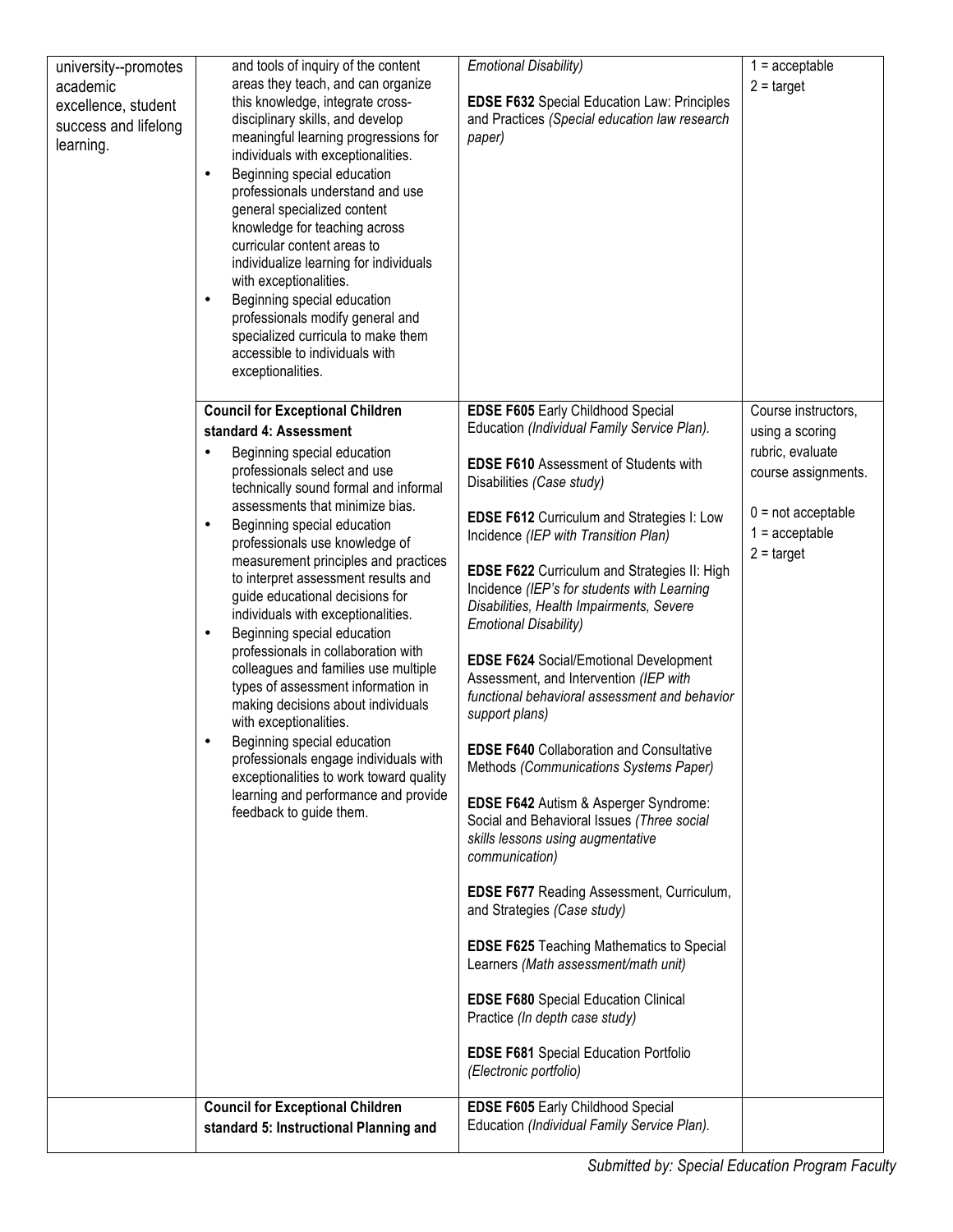|                                                                                                                                                                                                                                                                                                                                                                                                                                                                                                                                                                                                                                                                                                                                                                                                                                                                                                                                                                                                                                                                                                                                                                                                                                                                                                                                                                                                                                                                                                                      | Incidence (IEP with Transition Plan)                                                                                                                                                                                                                                                                                                                                                                                                                                                                                                                                                                                                                                                                                                                                                                                                                                                                                                                                                                                                |                                                                                                                                                      |
|----------------------------------------------------------------------------------------------------------------------------------------------------------------------------------------------------------------------------------------------------------------------------------------------------------------------------------------------------------------------------------------------------------------------------------------------------------------------------------------------------------------------------------------------------------------------------------------------------------------------------------------------------------------------------------------------------------------------------------------------------------------------------------------------------------------------------------------------------------------------------------------------------------------------------------------------------------------------------------------------------------------------------------------------------------------------------------------------------------------------------------------------------------------------------------------------------------------------------------------------------------------------------------------------------------------------------------------------------------------------------------------------------------------------------------------------------------------------------------------------------------------------|-------------------------------------------------------------------------------------------------------------------------------------------------------------------------------------------------------------------------------------------------------------------------------------------------------------------------------------------------------------------------------------------------------------------------------------------------------------------------------------------------------------------------------------------------------------------------------------------------------------------------------------------------------------------------------------------------------------------------------------------------------------------------------------------------------------------------------------------------------------------------------------------------------------------------------------------------------------------------------------------------------------------------------------|------------------------------------------------------------------------------------------------------------------------------------------------------|
| <b>Strategies</b><br>Beginning special education<br>professionals consider an individual's<br>abilities, interests, learning<br>environments, and cultural and<br>linguistic factors in the selection,<br>development and adaptation of<br>learning experiences for individuals<br>with exceptionalities.<br>Beginning special education<br>$\bullet$<br>professionals use technologies to<br>support instructional assessment,<br>planning, an delivery for individuals<br>with exceptionalities.<br>Beginning special education<br>$\bullet$<br>professionals are familiar with<br>augmentative and alternative<br>communication systems and a variety<br>of assistive technologies to support<br>the communication and learning of<br>individuals with exceptionalities.<br>Beginning special education<br>$\bullet$<br>professionals use strategies to<br>enhance language development and<br>communication skills of individuals<br>with exceptionalities.<br>Beginning special education<br>٠<br>professionals develop and implement<br>a variety of education and transition<br>plans for individuals with<br>exceptionalities across a wide range<br>of settings and different learning<br>experiences in collaboration with<br>individuals, families, and teams.<br>Beginning special education<br>$\bullet$<br>professionals teach to mastery and<br>promote generalization of learning.<br>Beginning special education<br>professionals teach cross-disciplinary<br>knowledge and skills such as critical | <b>EDSE F612</b> Curriculum and Strategies I: Low<br><b>EDSE F622 Curriculum and Strategies II: High</b><br>Incidence (IEP's for students with Learning<br>Disabilities, Health Impairments, Severe<br><b>Emotional Disability)</b><br><b>EDSE F624 Social/Emotional Development</b><br>Assessment, and Intervention (IEP with<br>functional behavioral assessment and behavior<br>support plans)<br><b>EDSE F633 Autism: Communication and</b><br>Social Disorders (Instructional plan project,<br>Visual plan project)<br><b>EDSE F640 Collaboration and Consultative</b><br>Methods (Communications Systems Paper)<br>EDSE F642 Autism & Asperger Syndrome:<br>Social and Behavioral Issues (Three social<br>skills lessons using augmentative<br>communication)<br><b>EDSE F677 Reading Assessment, Curriculum,</b><br>and Strategies (Case study)<br><b>EDSE F625 Teaching Mathematics to Special</b><br>Learners (Math assessment/math unit)<br><b>EDSE F680</b> Special Education Clinical<br>Practice (In depth case study) | Course instructors,<br>using a scoring<br>rubric, evaluate<br>course assignments.<br>$0 = not acceptable$<br>$1 =$ acceptable<br>$2 = \text{target}$ |
| thinking and problem solving to                                                                                                                                                                                                                                                                                                                                                                                                                                                                                                                                                                                                                                                                                                                                                                                                                                                                                                                                                                                                                                                                                                                                                                                                                                                                                                                                                                                                                                                                                      |                                                                                                                                                                                                                                                                                                                                                                                                                                                                                                                                                                                                                                                                                                                                                                                                                                                                                                                                                                                                                                     |                                                                                                                                                      |
| individuals with exceptionalities.                                                                                                                                                                                                                                                                                                                                                                                                                                                                                                                                                                                                                                                                                                                                                                                                                                                                                                                                                                                                                                                                                                                                                                                                                                                                                                                                                                                                                                                                                   |                                                                                                                                                                                                                                                                                                                                                                                                                                                                                                                                                                                                                                                                                                                                                                                                                                                                                                                                                                                                                                     |                                                                                                                                                      |
| <b>Council for Exceptional Children</b>                                                                                                                                                                                                                                                                                                                                                                                                                                                                                                                                                                                                                                                                                                                                                                                                                                                                                                                                                                                                                                                                                                                                                                                                                                                                                                                                                                                                                                                                              | <b>EDSE F612 Curriculum and Strategies I: Low</b>                                                                                                                                                                                                                                                                                                                                                                                                                                                                                                                                                                                                                                                                                                                                                                                                                                                                                                                                                                                   | Course instructors,                                                                                                                                  |
| standard 6: Professional Learning and                                                                                                                                                                                                                                                                                                                                                                                                                                                                                                                                                                                                                                                                                                                                                                                                                                                                                                                                                                                                                                                                                                                                                                                                                                                                                                                                                                                                                                                                                | Incidence (IEP with Transition Plan)                                                                                                                                                                                                                                                                                                                                                                                                                                                                                                                                                                                                                                                                                                                                                                                                                                                                                                                                                                                                | using a scoring                                                                                                                                      |
| <b>Ethical Practice</b>                                                                                                                                                                                                                                                                                                                                                                                                                                                                                                                                                                                                                                                                                                                                                                                                                                                                                                                                                                                                                                                                                                                                                                                                                                                                                                                                                                                                                                                                                              |                                                                                                                                                                                                                                                                                                                                                                                                                                                                                                                                                                                                                                                                                                                                                                                                                                                                                                                                                                                                                                     | rubric, evaluate                                                                                                                                     |
| Beginning special education<br>$\bullet$<br>professionals use professional Ethical<br>Principles and Professional Practice<br>Standards to guide their practice.<br>Beginning special education<br>$\bullet$<br>professionals understand how<br>foundational knowledge ad current<br>issues influence professional practice.<br>Beginning special education<br>$\bullet$<br>professionals understand that diversity<br>is a part of families, cultures, and<br>schools, and that complex human<br>issues can interact with the delivery of<br>special education services.                                                                                                                                                                                                                                                                                                                                                                                                                                                                                                                                                                                                                                                                                                                                                                                                                                                                                                                                            | EDSE F624 Social/Emotional Development<br>Assessment, and Intervention (IEP with<br>functional behavioral assessment and behavior<br>support plans)<br><b>EDSE F640 Collaboration and Consultative</b><br>Methods (Communications Systems Paper)<br><b>EDSE F680</b> Special Education Clinical<br>Practice (In depth case study)                                                                                                                                                                                                                                                                                                                                                                                                                                                                                                                                                                                                                                                                                                   | course assignments.<br>$0 = not acceptable$<br>$1 =$ acceptable<br>$2 = \text{target}$                                                               |